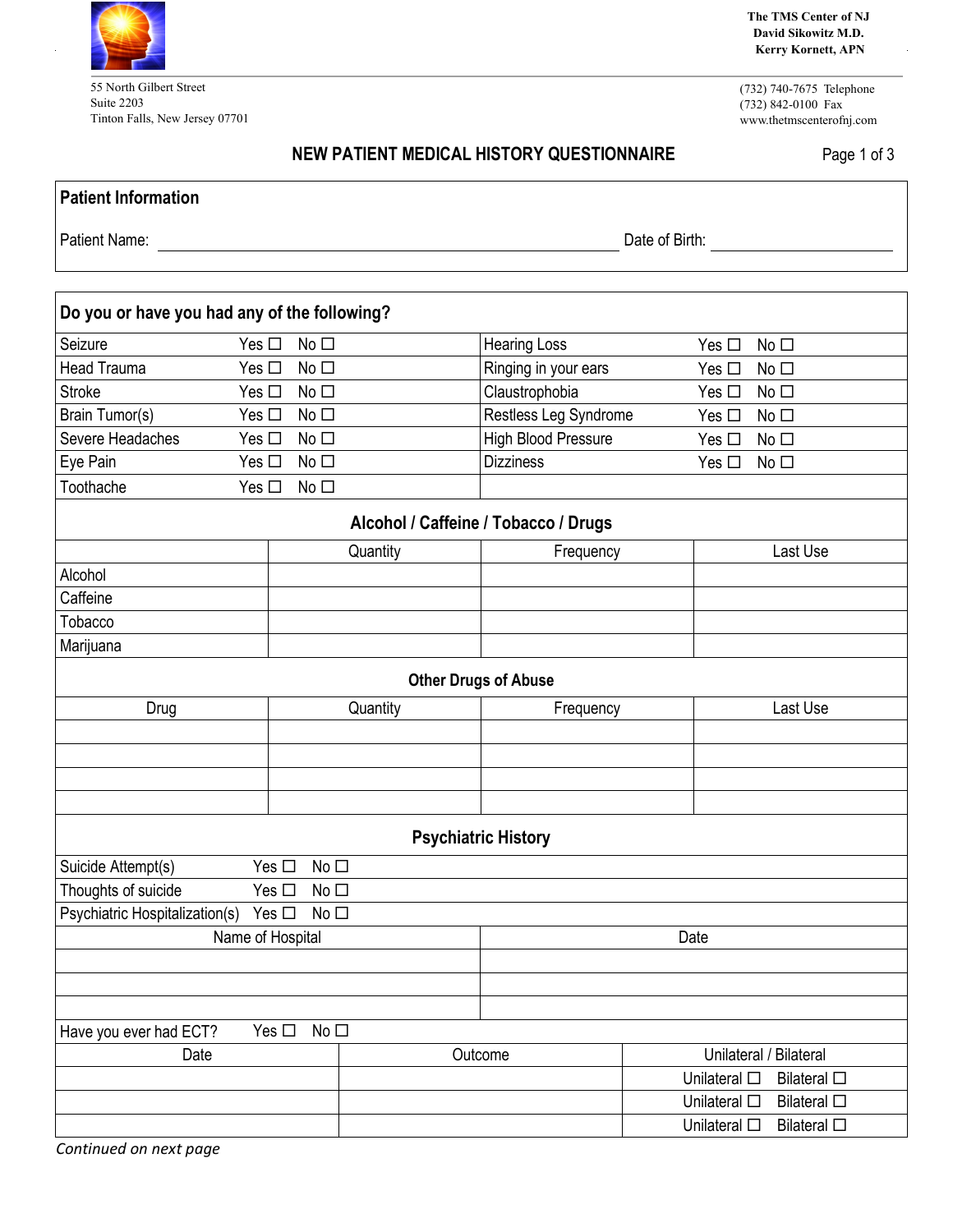

Г

55 North Gilbert Street Suite 2203 Tinton Falls, New Jersey 07701 **The TMS Center of NJ David Sikowitz M.D. Kerry Kornett, APN**

(732) 740-7675 Telephone (732) 842-0100 Fax www.thetmscenterofnj.com

## **NEW PATIENT MEDICAL HISTORY QUESTIONNAIRE (CONT'D)** Page 2 of 3

| Patient Name:                                                               |  |                      |           |  |  |  |
|-----------------------------------------------------------------------------|--|----------------------|-----------|--|--|--|
|                                                                             |  |                      |           |  |  |  |
| Prescription medications you are currently taking:                          |  |                      |           |  |  |  |
| <b>Prescription Medication</b>                                              |  | Dosage               | Frequency |  |  |  |
|                                                                             |  |                      |           |  |  |  |
|                                                                             |  |                      |           |  |  |  |
|                                                                             |  |                      |           |  |  |  |
|                                                                             |  |                      |           |  |  |  |
|                                                                             |  |                      |           |  |  |  |
| Vitamins, supplements or homeopathic medications you are currently taking:  |  |                      |           |  |  |  |
| Vitamins / Supplements / Homeopathic                                        |  | Dosage               | Frequency |  |  |  |
|                                                                             |  |                      |           |  |  |  |
|                                                                             |  |                      |           |  |  |  |
|                                                                             |  |                      |           |  |  |  |
|                                                                             |  |                      |           |  |  |  |
| List all medical problems you have been or are currently being treated for: |  |                      |           |  |  |  |
|                                                                             |  |                      |           |  |  |  |
|                                                                             |  |                      |           |  |  |  |
|                                                                             |  |                      |           |  |  |  |
|                                                                             |  |                      |           |  |  |  |
| List all surgeries you have had:                                            |  |                      |           |  |  |  |
| Procedure                                                                   |  | Date                 | Outcome   |  |  |  |
|                                                                             |  |                      |           |  |  |  |
|                                                                             |  |                      |           |  |  |  |
| Allergies, including medications:                                           |  | No known allergies □ |           |  |  |  |
| Allergy / Medication                                                        |  | Reaction             |           |  |  |  |
|                                                                             |  |                      |           |  |  |  |
|                                                                             |  |                      |           |  |  |  |
|                                                                             |  |                      |           |  |  |  |
|                                                                             |  |                      |           |  |  |  |
| Date of last physical:                                                      |  |                      |           |  |  |  |
| <b>WOMEN</b>                                                                |  |                      |           |  |  |  |
| Are you pregnant? Yes □ No □                                                |  |                      |           |  |  |  |
| Date of L.M.P.<br><u>and the state of the sta</u>                           |  |                      |           |  |  |  |
|                                                                             |  |                      |           |  |  |  |

*Continued on next page*